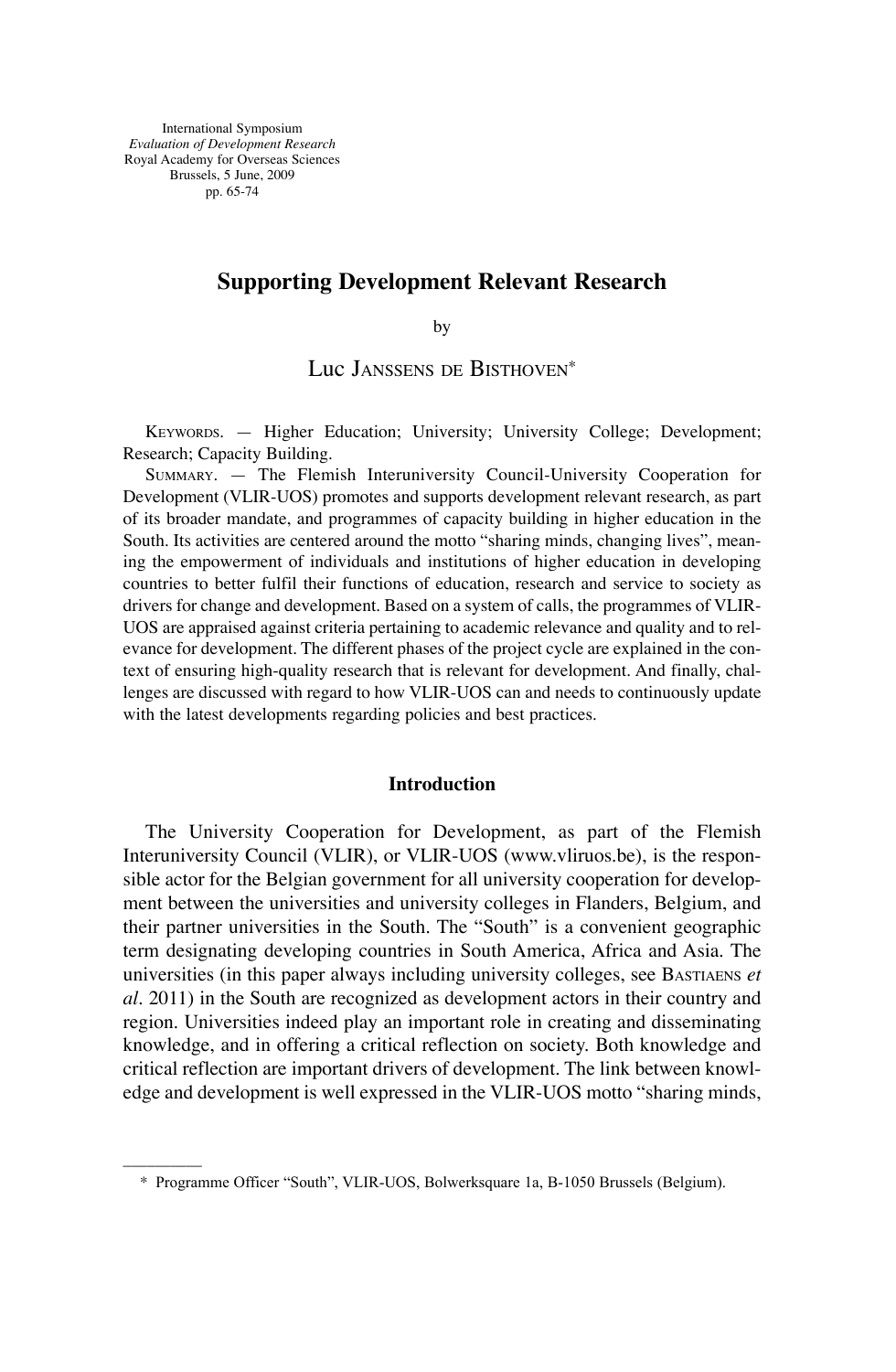changing lives". By sharing minds, through science, vLIR-UOS aims at changing lives in the developing countries in the South.

University cooperation for development is not about money changing hands, but about ideas changing minds. the sharing of minds, the exchange of information, knowledge, ideas and experiences must lead to changing lives for the better for the people in the South. Therefore, local institutions of higher education are incited, encouraged and supported to take up their role as drivers of change in society, to contribute to development in general and to poverty alleviation more specifically. Development relevant research is not to be confused with "development research". Development research can either be understood as research on the development of new products or research about the developing world as done by development research institutes listed by  $e.g.$  the "European Association of Development Research and Training Institutes" (EADI). Development relevant research is one of the components or outcomes of "capacity building" or "capacity development", as defined by OECD and UNDP. Capacity building is based on learning and acquisition of skills and resources among individuals and organizations, in order to become less dependent and ultimately independent of aid in a spirit of long-term sustainable development (OECD  $&$  The World Bank 2007).

the general objective of vLIR-UOS is to empower the universities in the South to fulfil their role as actors in the development of their region and country (education, research and service to society) through cooperation with the Flemish universities and university colleges. vLIR-UOS funds cooperation, rather than institutions in the South. The specific objectives are on the one hand institutional capacity building in the South and on the other expertise development in Flanders. This means building education and research capacity of partner universities to stimulate the development of knowledge and expertise in the South, as well as maintaining and enlarging development expertise in Flanders. maintenance and expansion of the level of support for development cooperation in Flanders is made possible by promoting mutual understanding, solidarity and world citizenship (see *e.g.* GEERTS 2011). Six basic principles underpin the actions of vLIR-UOS: (1) solidarity and quality, (2) attention for sustainability, (3) interuniversity approach, (4) multidisciplinary approach, (5) shared interest and (6) participation and ownership. Solidarity amongst academics goes with mutual trust, but also with solidarity towards the poor, the minorities, north-South solidarity. The selected projects should be of high academic quality, but also the functioning of the projects should be characterized by high-quality communication, financial management, or human relations. Sustainability is a wide concept. It refers to the effort to ensure that the undertaken development process will not collapse, once the programme is finished. This can *e.g.* be achieved if structures are installed which generate funds (excellence centres, spin-offs, internationalization, grant schemes, public-private partnerships). However, projects dealing with natural resources or agriculture should take sustainable development as guiding principle as well. This means to create development which does not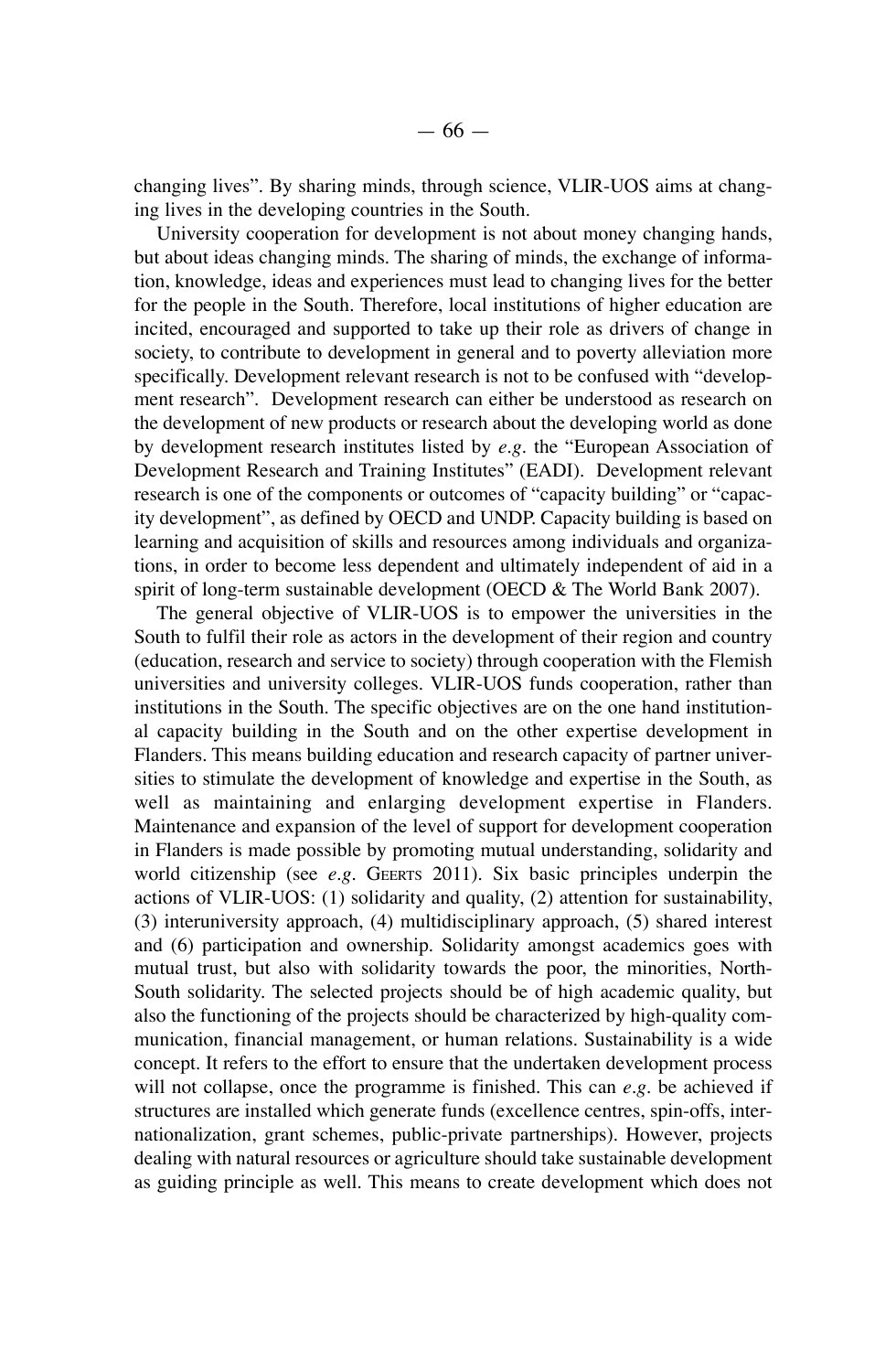damage the environment for future generations. the core business of vLIR-UOS is to create cooperation between universities in the North and in the South in a multidisciplinary approach based on shared interests, participation and ownership. Scientists often give testimony of the added value caused by this approach. Their personal networks are expanded, and their isolation or ivory tower is abated for their own benefit and the benefit of science and development.

# **Relevance for Development**

The final objective of university cooperation for development is the sustainable, people-oriented development of the countries of the South through mutual enrichment of knowledge and by a continuous questioning between the two partners of one another and oneself. Concretely, this means that vLIR-UOS is translating this objective into policies at different levels, processes, institutions, activities, outcome, output and results, application of results and impact. All these reflections, actions or interventions mean much more than only "research". the activities facilitated and funded through vLIR-UOS are partnerships between universities, departments, laboratories and researchers in the form of programmes and projects. Programmes are defined as larger entities corresponding to specific administrative and financial transactions in the portfolio of vLIR-UOS. Projects are the concrete thematic interventions within such programmes.

As VLIR-UOS is managing funds of the Belgian Directorate General for Development (DGD, formerly DGDC), it needs to adhere to the policies specific for the Belgian development cooperation, itself under regular scrutiny by the peer review of the Development Assistance Committee (DAC) of the OECD (OECD 2010). The "niche client" of VLIR-UOS is the academic world in the North and in the South. Hence, the programmes of VLIR-UOS are always combining or linking two worlds: the scientific community or the academic world and the development cooperation world with its own paradigms and rationale. The work generated by VLIR-UOS should always be embedded in what is relevant for development. Therefore, it is essential for VLIR-UOS to check project proposals against the mission statement of vLIR-UOS, specifically questioning the developmental relevance.

The following issues are crucial when appraising a new research project: what is the role of the university, its social responsibility? why should a particular university engage in that specific project or programme? what are the academic and the developmental objectives? who will cooperate? where is the demand-drivenness? Is the ownership ensured? Is the context analysis adequate enough? which of the three university functions  $-$  teaching, research, service to society  $-$  will be served by the project or programme? what is the importance of the intended research as to the developmental relevance for the university, its direct area, its country or the region beyond? Is the partnership bound to be a win-win relationship for North and South?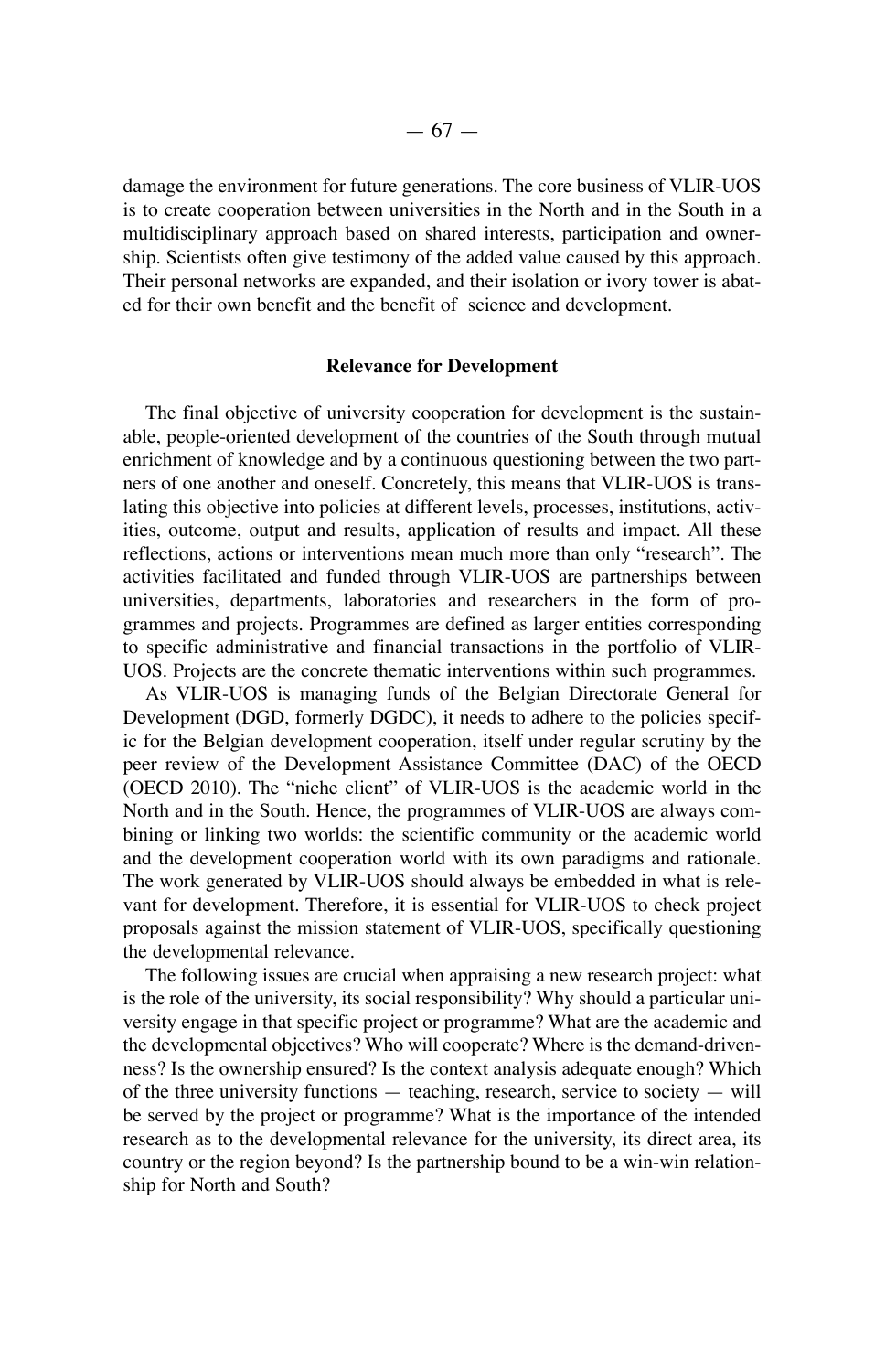Each of these questions can be discussed at length, and the terminology used may be subject to discussion or even controversy as to the perceived contents and definitions. what is development, win-win, ownership? It is however not the scope of this paper to discuss in depth the various meanings of this terminology, but it can generally be understood according to the mainstream international consensus, as referred to in e.g. the Paris Declaration or the Accra Agenda, to name but the main international fora about improving aid efficiency.

however, it is pertinent to define the boundaries in which vLIR-UOS wishes its projects to function within a development relevant rationale. This can be done by answering the questions mentioned. who will be selected? Partner universities are selected both on the basis of (i) their potential with respect to university education and research and (ii) the emancipatory role they play within their society. Furthermore, they must pursue an active policy of cultural, ethnic, social and philosophical non-discrimination. these criteria can be inferred for a particular institution by scrutinizing annual reports, multi-annual plans, strategic plans and websites, next to face-to-face discussions. The who-question does not limit itself to the university alone, as one can, or even needs to work together with other social actors in the countries concerned: government institutions, nGOs, local SMEs, research institutes, government agencies, to name a few. The aim is to respond to a local, generally recognized development need, which can be remediated by academic cooperation with a Flemish university. This responds to the what-question.

A vLIR-UOS funded project can thus be considered as a development relevant project which strengthens the research and education capacity of a partner institution in the South by means of generating and exchanging knowledge. the final aim is to use this local capacity in the struggle against poverty in the concerned country or region. The potential contribution and added value to the development programme of the country concerned is of high importance for the developmental relevance of the intended vLIR-UOS funded project.

vLIR-UOS funded projects have to meet local needs and have to be aligned with the vision and strategy of the local partner institute. This requires an indepth analysis of the economic, social, cultural and political context of the region and country, of the needs and capacities of the partner institute, of the available expertise and opportunities, and of the added value of the concerned academic cooperation, also taking into account projects or programmes of other donor organizations. more specifically, capacity building at the level of local institutions entails improvement of quality of education, research, service to society, policy and management, but also self-reliance for scientific research and access to international networks and external money. Improved capacity for development is the ultimate impact, with direct dividends for research on local development problems and an active role in civil society: *e.g.* advocacy to government, other civil society actors.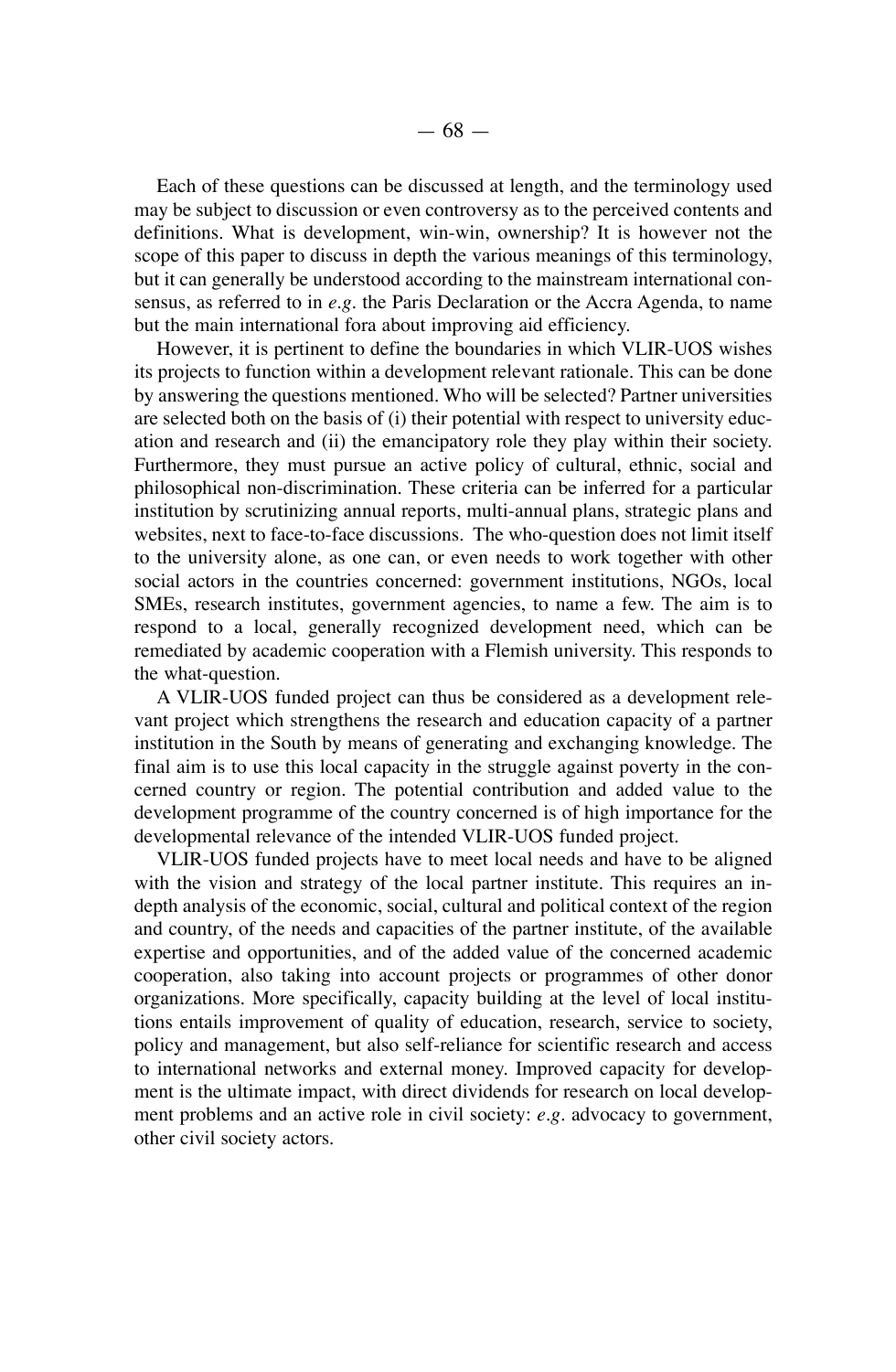# **The Application and Selection System**

Challenges exist at every level, from the policy to the selection initiating a project. Selection criteria do not necessarily carry the same weight, depending on whether the selection concerns scholars (BOEREN *et al.* 2008) or projects (Span Consultants 2008). The selection commission should be as objective as possible. Therefore, it is important to ensure a fair balance of disciplines amongst the reviewers, as well as enough external reviewers not linked to a Flemish university. Even though this system is more complex in terms of logistics and more expensive, inclusion of experts from the South should be more encouraged, as they might view the needs addressed in a different perspective. VLIR-UOS is striving for a peer review system similar to the system prevailing at the National Fund for Science, with some differences inherent to the specific operating details. In order to identify interesting development relevant research proposals, VLIR-UOS thus far acted around basic principles of (*i*) open calls for proposals, (*ii*) competitive selection and (*iii*) selection on the basis of peer review. VLIR-UOS is handling the application and selection procedures for its programmes and projects based on mainstream practices in the scientific community on the one hand, but also on development aid practices on the other. The methodological framework is embedded in the Project Cycle Management (PCM), adapted from the PCM used by the EU for its own development projects (European Commission 2004). Although a comparative study on application and selection amongst different granting organizations and between the different VLIR-UOS programmes still demonstrated disparity in procedures (Span Consultants 2008), there is a general movement of convergence amongst organizations and within organizations to simplify and harmonize such procedures, in order to meet the principles set out by the Paris Declaration (2005) and the Accra Agenda (2008).

The selection will take into account a set of criteria applied on the project proposal, but also on the national and international contexts, such as the country, the partner institution, the partnership, the adherence to internationally agreed principles as worked out by the Paris Declaration (2005), the Accra Agenda (2008), the Millennium Development Goals (see  $e.g.$  European Commission 2005) and the Belgian formal cooperation framework. Some political economy issues, such as possible hidden and double agendas, the power structures, the level of corruption, the justice system, the democratic institutions, the (lack of) political checks and balances, the fungibility trappings are much more difficult to assess, but might play a role in the selection if some elements are known. The national contextualization is important, as well as the existing complementarity and synergy with existing initiatives by VLIR-UOS and other donors. Criteria range from quality of the proposal, to developmental relevance, effectiveness, efficiency, feasibility and sustainability. Other criteria such as ethics and human rights, ecological sustainability and gender balance are *de facto* screened for conformity with the mission and vision of VLIR-UOS.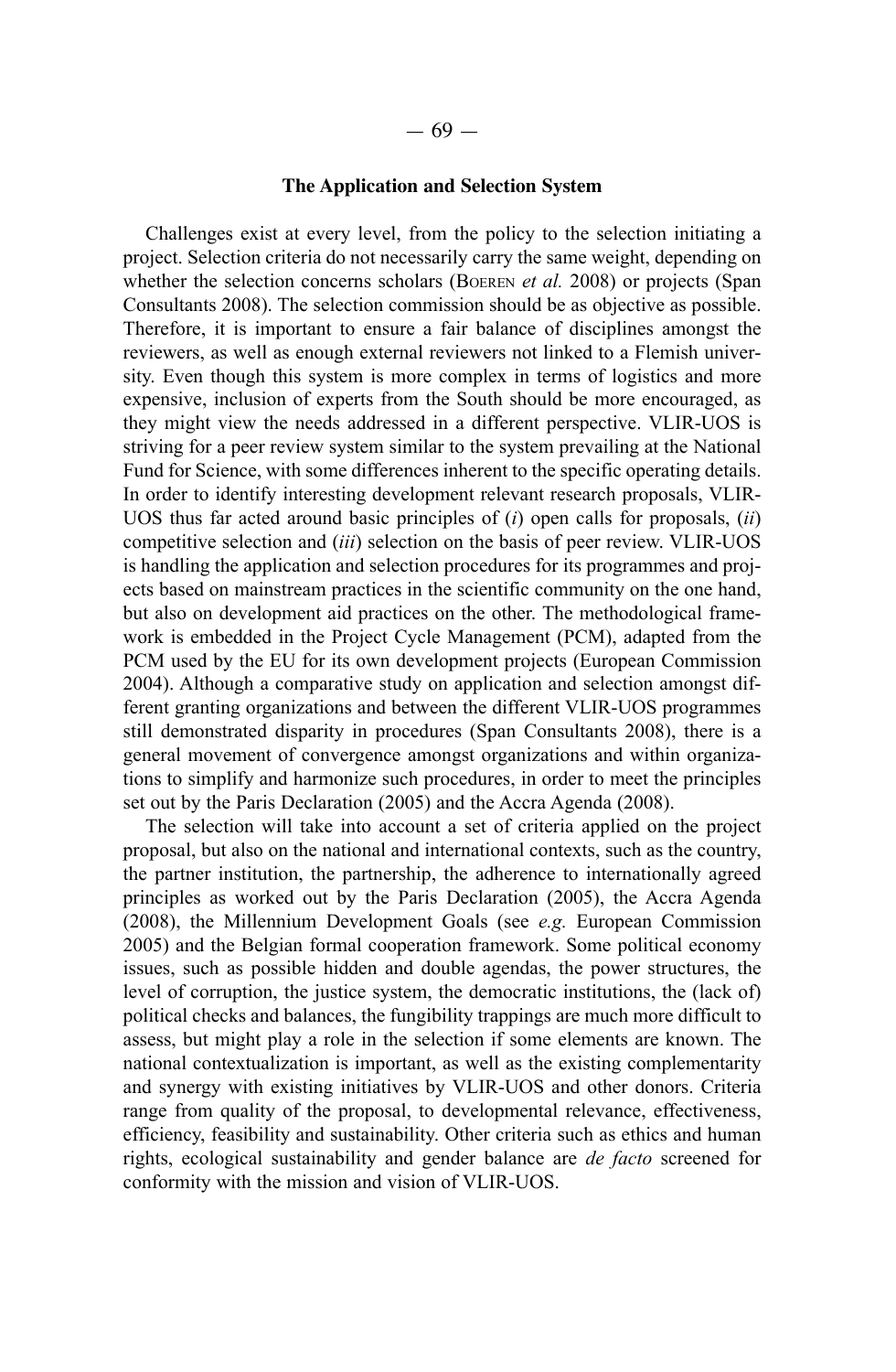# **Identification and Formulation**

A project can only be written after a proper identification process, including the first contacts of the partners around an idea of cooperation, followed by a stakeholder analysis, a problem and objectives' tree analysis. This identification process is the first step in the process of the project cycle. the next step is the formulation phase with the definition of the five pillars of a programme, as expressed in the logical framework: (*i*) general and specific objectives, academic and developmental, (*ii*) intermediate results and corresponding activities, (*iii*) corresponding objectively verifiable indicators, (*iv*) sources of verification, and  $(v)$  assumptions. This should be linked to a coherent budget according to financial guidelines per budget line and a time line in the shape of an operational plan. This project identification and formulation ensures a proper guarantee for local contextualization and demand-drivenness and an *ex ante* identification of objectives — academic and developmental — in view of future monitoring and evaluations. Obviously, the project proposal should adhere to the guidelines as formulated in the call concerning eligibility and formats.

Depending on the scope and the scale of the programme, a call can either be launched for a full-fledged project proposal, which includes the identification and formulation process, or limited to a call for intention first, which excludes the formulation or additional identification steps. This tiered method is useful for large projects, because it allows vLIR-UOS to define a formal funding framework in order to support the multi-stakeholder formulation mission in the South. The identification of a large IUC programme (Institutional University Cooperation) can be backed up by a mission by external consultants  $(e.g., E)$  NooiJer & SOUTHWOOD 2008). The mission is intended to deliver an appraisal of the visited universities using information provided by vLIR-UOS, locally collected information as well as an on-site verification and qualification of the data obtained. The mission formulates a recommendation to VLIR-UOS concerning the extent to which the visited universities and proposed partnerships meet the IUC criteria and expectations of vLIR-UOS in view of the IUC programme objectives and modalities. The formulation is often backed up by a resource person from VLIR-UOS who provides support for the compliance to the guidelines, but also assists in formulating a quality logframe. These identification and formulation phases are essential for a maximalization of the succes rate of a future project.

#### **Monitoring and Evaluation**

Once a project has been selected by the selection committee and confirmed by the vLIR-UOS Steering Committee, the partners and vLIR-UOS will sign a cooperation agreement defining the period, budget, planning, objectives, deliverables and the rights and duties of each party. The projects, once started, need reg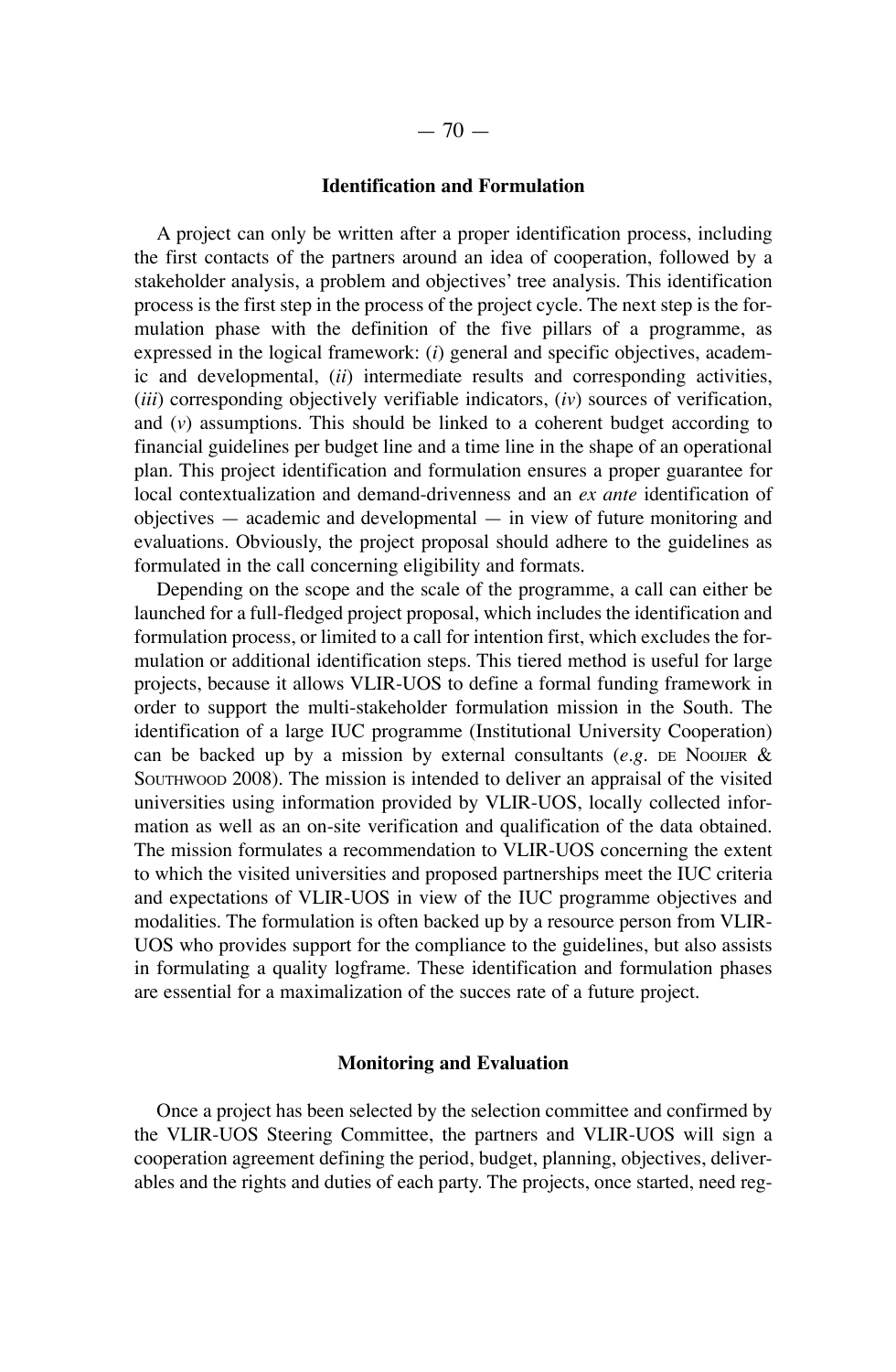ular monitoring. This happens through steering committee meetings in North and South, and jointly. Once a year an annual narrative and financial report, and the planning for the following year, are submitted to VLIR-UOS. This is the occasion for vLIR-UOS to check whether the decisions taken at the steering committees have been implemented. moreover, the report for a particular year is checked against the planning for that year. Regular field monitoring visits, often combined with a joint steering committee meeting, but also organized to mediate in conflicts or bottlenecks, add to this monitoring process by vLIR-UOS.

Large Institutional University Cooperation (IUC) programmes are regularly evaluated, *i.e.* at the end of a first phase of five years, the midterm evaluation  $(e.g.$  VAES  $\&$  DELVAUX 2011), and at the end of the second phase of five years, the end-of-programme evaluation  $(e.g.$  DE NOOIJER  $\&$  ABAGI 2009). The midterm evaluation allows for the possibility to list the accomplished outputs by means of a number of Key Result Areas (KRAs) on teaching, research, extension and outreach, human resources, management, mobility and infrastructure and to remediate "*en cours de route*" into projects with dysfunctions at the level of procurement, implementation or human resources (mandates). The end-of-programme evaluation gives the occasion to present all output by means of the KRAs. Evaluation moments often include a symposium with the presentation of all results generated by the scientific research of Masters and PhDs.

At a higher level, vLIR-UOS also organizes "country-impact evaluations" in order to assess the impact of a whole set of programmes over an extended period in a particular country. This has been done for Vietnam and Ethiopia (PENNY & teFeRRA 2010, vISSeR & LAP 2011). Internal evaluations of own programmes are also regularly commissioned, such as *e.g.* a review on Ethiopian alumni (Amdamu management Consultancy 2006), a review of the Own Initiatives (STESSENS 2006) or a review of ICT projects (CARPENTER *et al.* 2007).

The country, midterm and end-of-programme evaluations are carried out by an evaluation team consisting of an international expert and a local consultant, and backed by a vLIR-UOS programme officer. Both consultants are recruited by VLIR-UOS, following a tender. They are contracted according to Terms of References. their evaluation consists of a number of steps: (*i*) desk study of all available documents, (*ii*) study of self-assessments, (*iii*) interviews of northern and Southern stakeholders, and (*iv*) visit of the local partner university and all the projects. The self-assessments are formats with a number of questions and a scoring system, to be filled in separately by the Northern team, the Southern team (programme formats) and each project (Northern and Southern teams combined, project formats).

Once the evaluation by the external consultants finished, vLIR-UOS will consolidate the evaluation report with all concerned in order to come to a final report. In the case of a midterm, this report will formulate recommendations, availed by the Board (Bureau UOS) for the formulation of the second phase of the IUC programme. The follow-up to the evaluation is the responsibility of VLIR-UOS.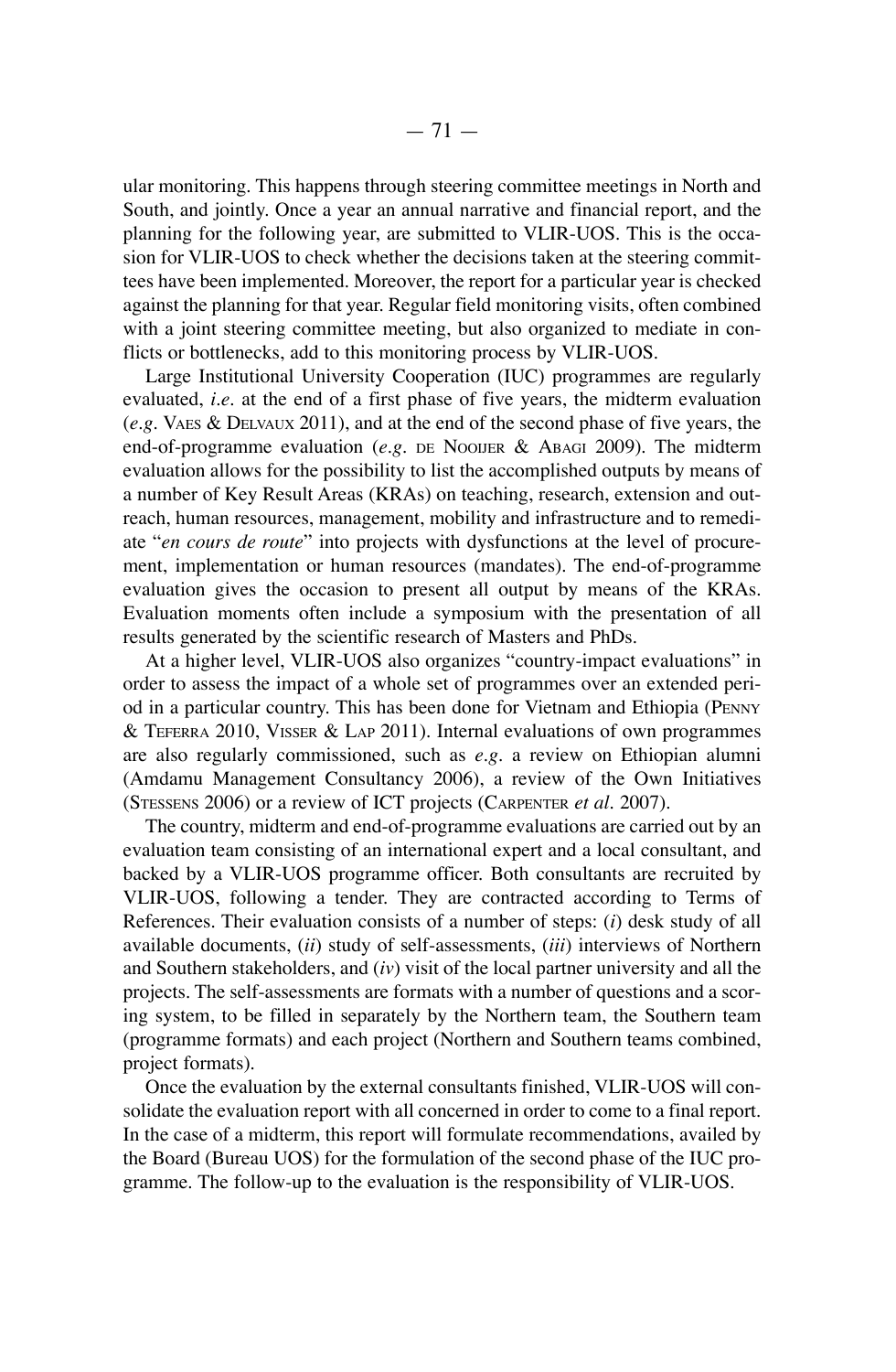#### **Challenges**

"Developmental relevance" is a fluid concept, which may differ from donor to donor, according to the country, the partner institution or the programme. The difficulty of measuring the "impact" of "development relevant projects" is well known in the development literature (*e.g.* JeRVe & VILLAnGeR 2008). The evaluations are excellent at measuring what has been done (results, output, KRAs), and at allocating scores (*e.g.* bad, good, excellent, better than planned, etc.), giving a sense of objectivity and quantitative appreciation, but the real impact at the level of the individual, the department, the campus, the university, the local area and at regional and national levels, the society, is hard to materialize and quantify (see *e.g.* BAKeR 2000, World Bank 2006). How do we measure "intellectual products", how do we isolate the impact of the VLIR-UOS contributions from other interventions, or from the period before the programme? What is the valorization of the involvement of individuals in a scientific career? What is the average cost of an intellectual product? Is this linked to a specific location, or should it be seen as a mobile value? This touches the issues of brain drain, brain gain and brain circulation.

VLIR-UOS is a continuously learning organization. It not only needs to react to changing policies at the national and international levels, but also has to be constantly on the alert for the latest new insights in best practices in *e.g.* administration, Human Resources, financial control, participative workshop methods, public relations, monitoring and evaluation methodologies. Optimalization of the systems in place is an ongoing and never ending open process. At the same time it needs to show continuity with policies and administrative processes in order to ensure a stable and predictable environment.

Globalization and the financial crisis have a direct impact on how industrialized countries view their development aid in terms of contents and budgets. Universities also go global and enter the arena of global competition for quality rankings and recruitment of the best students worldwide. It is the challenge and the core business of an organization like VLIR-UOS to constantly benchmark its systems against and in accordance to these dynamic changes in a multi-stakeholder environment.

An example of challenge at the level of vLIR-UOS is the elaboration of country strategies and programmes in order to meet the new DGD policy on more thematic focus in less countries. Another issue, closely associated with country programmes, is the transformation of programme-specific selection committees into regional commissions responsible for all programmes within a particular region.

As a token of this dynamism in the world of development cooperation, at the time the present paper is being written on the basis of a conference held in 2009, not only the whole IUC project cycle of ten years is under review, but also the programme approach is being transformed into a country approach *anno* 2011- 2012.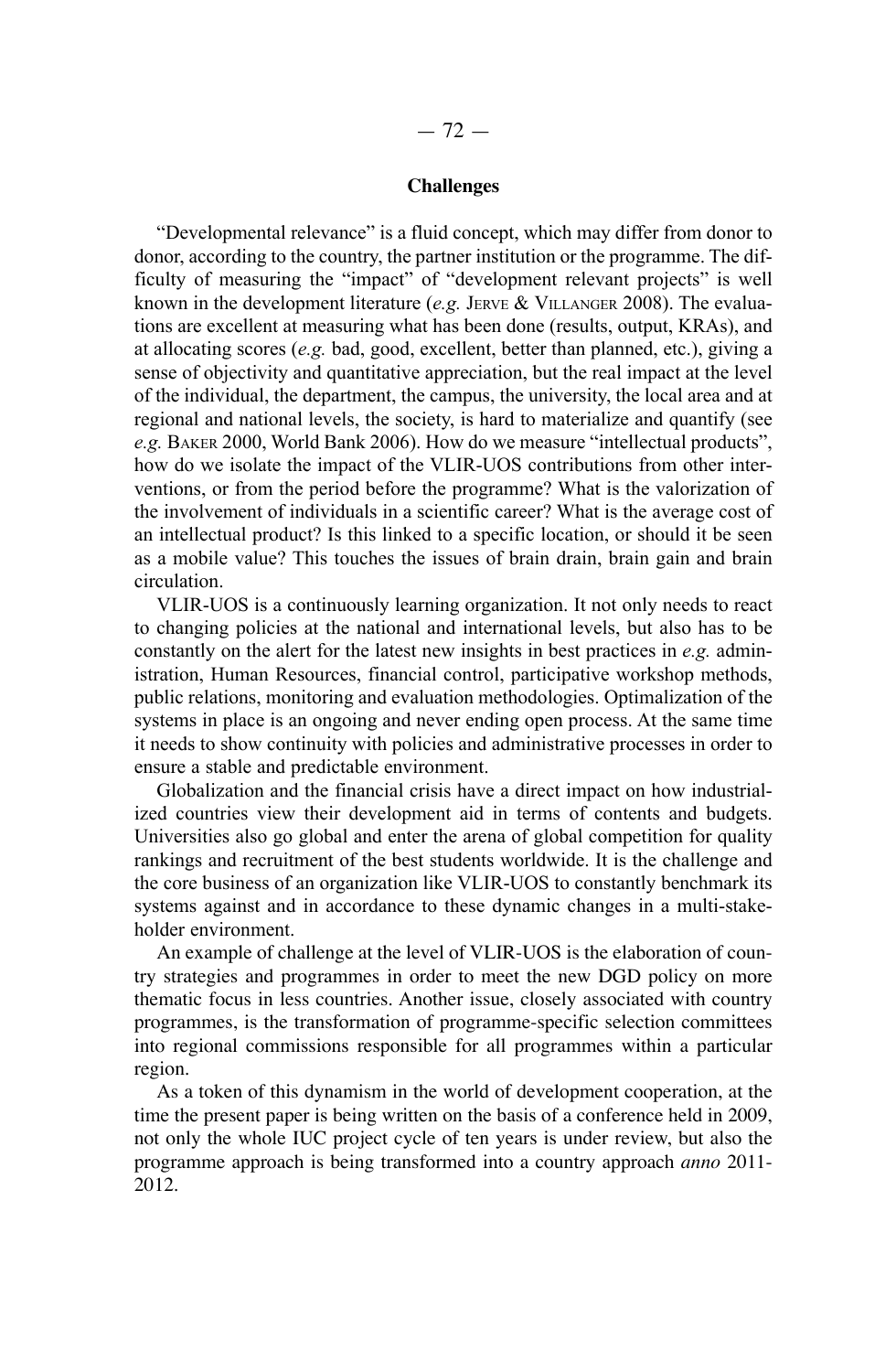# **Conclusion**

Rather than being centered on its own functioning, vLIR-UOS strives to stay in contact and cooperate with national and international organizations (*e.g.* CUD-CIUF, ITM, KMMA, NUFFIC), several international and regional academic member organizations (e.g. EUA (European University Association)), and works in alliances with a number of organizations with similar and complementary interests, such as Close The Gap, International Foundation for Science (IFS, Sweden) and International Network for the Availability of Scientific Publications (InASP, UK). As summarized in the proceedings of the vLIR-UOS IUC policy workshop of March 2008, "only a self-assessing, flexible and dynamic set of programmes from the donor side in alignment with the local structures and in coordination with other bi- and multilateral donors will be able to face the challenges ahead. The buzz word is 'sustainability', both in terms of staff retention as institutional finances and educational policy continuity" (JANSSENS DE BISTHOVEN 2008). As formulated by LIE (2005), or in the spirit of the EUA "white paper" (2010), "the aim of all cooperation is the achievement of greater strength through the pooling of resources. this applies to academic cooperation, …, the building of research and educational cooperation requires long-term commitment".

#### ACKnOwLedGementS

This paper was written on the basis of a presentation and comments by Ms Kristien verbrugghen (vLIR-UOS, director), for which she is gratefully acknowledged.

#### **REFERENCES**

- Amdamu Management Consultancy 2006. Ethiopia Academic Session with Alumni and tracer Study Report. — vLIR-UOS, 61 pp.
- BAKER, J. 2000. Evaluating the impacts of development projects on poverty: A handbook for practitioners.  $-$  Washington DC, World Bank, 225 pp.
- BASTIAENS, J., COENEN, S., DE TROY, D. & VANSTEENHUYSE, K. 2011. Integratie van Vlaamse hogescholen in de werking van vLIR UOS. — vLIR-UOS, 71 pp.
- BOEREN, A., BAKHUISEN, K., CHRISTIAN, A. M., MUSCH, M. & PETTERSEN, K. 2008. Donor policies and implementation modalities with regard to international postgraduate programmes. Targeting scholars from developing countries, 118 pp.
- CARPENTER, J., SIMAEYS, B. & STRUIJVE, O. 2007. Evaluation of selected ICT-related projects and feasibility study concerning a transversal ICT programme, 113 pp.
- DE NOOIJER, O. & SOUTHWOOD, S. 2008. VLIR-UOS Programming Mission Report (South Africa, 9-15 march, 2008), 88 pp.
- DE NOOIJER, P. & ABAGI, O. 2009. Final Evaluation of the IUC Partner Programme with the IUC Programme Institutional University Cooperation (University of nairobi (Uon), Kenya). — vLIR-UOS, 119 pp.